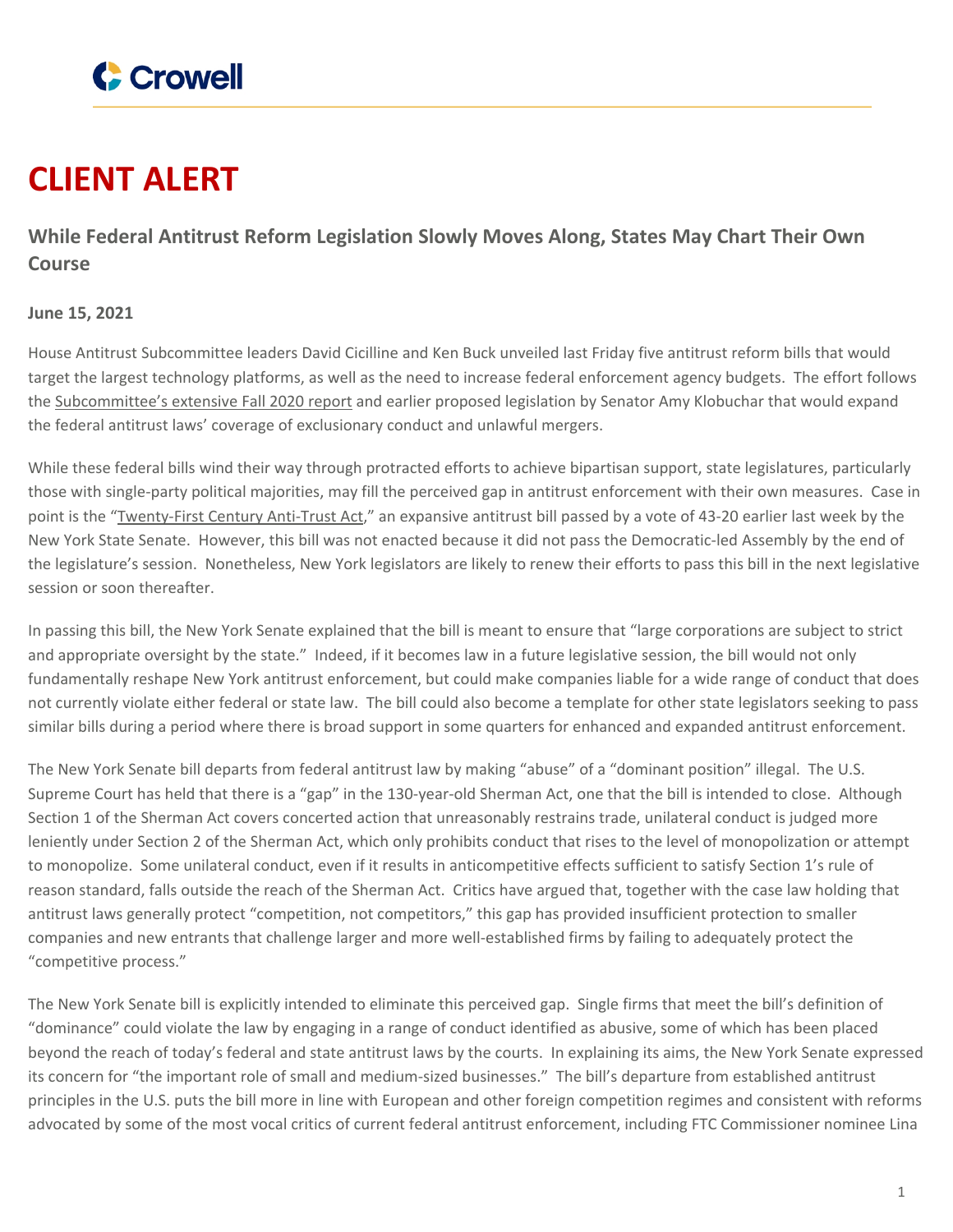

Khan. Those critics also point to the fact that plaintiffs rarely succeed on antitrust claims for a monopolist's tie-ins, efforts to leverage power from one market to another, and refusals to deal, and the New York Senate bill specifies that these are examples of unlawful abuse of a dominant position.

Critics of the scope and application of U.S. antitrust laws have also highlighted what they view as an insufficient attention to monopsony or "buyer" power. The bill would place buyer power concerns on equal footing with seller power. One particular area of concern is labor market practices in which employers have market power. The New York Senate bill also has potential far-reaching implications for employers, therefore, by specifying that employee non-compete provisions can represent an abuse of a dominant market position.

The bill would make it much easier for plaintiffs to show "dominance," in contrast to the current requirements for establishing "monopoly" power. It would establish presumptions for both seller and buyer dominance: sellers with 40% market share would be deemed dominant, as would buyers with 30% shares. Alternatively, plaintiffs would be allowed to bypass the often expensive task of defining a relevant market to facilitate market share calculations by showing a dominant position using direct evidence, such as a defendant's power to set prices or dictate non-price contractual terms, or, in labor markets, use of noncompete clauses.

The New York Senate bill includes other important potential changes, such as the first state-level premerger notification requirements, dramatically increased corporate fines of up to \$100 million, and new recovery options via class actions.

Although the New York Senate bill was not enacted in the legislative session that recently adjourned, it will be important to see not only whether New York takes up similar legislation in the next session, but also whether other states pass their own versions of expansive antitrust legislation. If other states follow New York's lead, the current predominant alignment of federal and state antitrust law could be replaced by a patchwork of differing legal standards that could ensnare companies that operate in multiple states and might put further pressure on Congress to enact additional federal legislation that sets forth a common framework for our national economy.

For more information, please contact the professional(s) listed below, or your regular Crowell & Moring contact.

**[Shira](https://www.crowell.com/professionals/Shira-Liu) Liu** Counsel – Orange County Phone: +1.949.798.1325 Email: [sliu@crowell.com](mailto:sliu@crowell.com)

**Olivier N. [Antoine](https://www.crowell.com/professionals/Olivier-Antoine)** Partner – New York Phone: +1.212.803.4022 Email: [oantoine@crowell.com](mailto:oantoine@crowell.com)

**Juan A. [Arteaga](https://www.crowell.com/professionals/Juan-Arteaga)** Partner – New York, Washington, D.C. Phone: +1.212.803.4053 Email: [jarteaga@crowell.com](mailto:jarteaga@crowell.com)

**Jeane A. [Thomas,](https://www.crowell.com/professionals/Jeane-Thomas) CIPP/E**